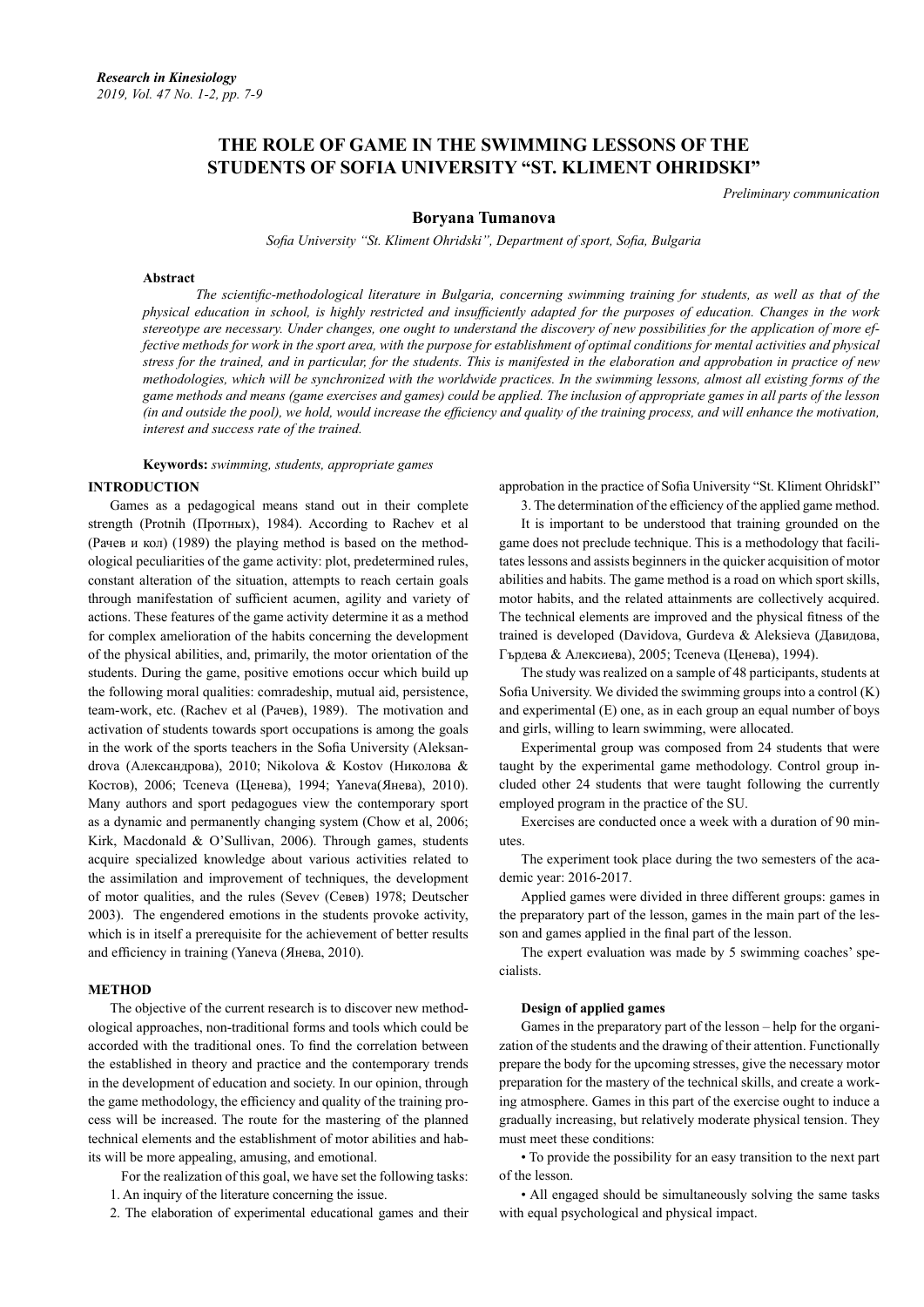# 8 *B. Tumanova*

• To be dynamical and temporarily short

 Through games in the main part, the planned tasks of the relevant exercise are solved. The moral and will qualities of the students are developed (Davidova, Gurdeva & Aleksieva (Давидова, Гърдева & Алексиева), 2005; Djambazova (Джамбазова), 2009). Games that are placed in it include swimming over a certain length, surmounting obstacles, throwing, catching, counteraction, etc. They are an assisting tool for improvement of the technique and motor abilities (Zaciorski (Зациорский, 1966). They are used as a controlled means for testing the resistance of the motor stereotypes for emotional regulation. They are a universal method for regulation of the physiological and emotional stress. The diverse motor activity which takes place in the main part of the lesson is realized through the unity of the cognitive and functional processes, while the optimal rotation of a more intense work with one with a smaller intensity is being followed.

The games are separated into 2 groups:

• Main. Iinclude the motions which have to be learned or improved. If these are new physical skills they are studied at the beginning of the main part when the organism has a high efficiency and the student is more attentive. The same is relevant for the development of the motor abilities. Games with elements of confirmation and improvement follow.

• Auxiliary - all other games and exercises included in the frames of this part of the lesson. They are themselves divided into generally-preparatory and specifically-preparatory (Djambazova (Джамбазова), 2009; Rachev (Рачев), 1989).

Games in the final part of the lesson, through the games, the functional activity of the students must be incrementally reduced, and their organisms should be in a relatively peaceful condition. The authors of plenty methodological approaches emphasize the usage of the so-called "quite games" with low intensity for the achievement of: the reduction of the physiological activity and unnecessary stress of certain muscle groups through calm and deep breathing exercises and regulation of the emotional condition through calming games (Alipieva (Алипиева),1987, Davidova, Gurdeva & Aleksieva (Давидова, Гърдева & Алексиева) 2005; Tceneva (Ценева), 1994).

Having in mind the short time for conducting the games, they must be economically organized, easy to present, and allow the participation of each student. Games also create favorable conditions for the development of motor abilities, as well as for their maintenance at a certain level (Slunchev (Слънчев),1992).

## **RESULTS AND DISCUSSION**

In the research a 4-degree classification for determining the success rate was used:

- Degree  $0$  lack of any success
- Degree 1 swimming with serious mistakes
- Degree 2 swimming with minor mistakes
- Degree 3 swimming with no mistakes

We found the variations of previously chosen indicators concerning the acquisition of the material by the participants. We established a testing battery with 7 index of success of the taught material. They are presented in Table 1. Differences between experimental and control group in analyzed seven analyzed indexes are presented in Table 2.

Figures 1 to 7 illustrate the data from the examination of the success rate of the participants. Particularly, following index for both experimental and control group are presented: success rate in breathing (Figure 1); successes rates in sliding (Figure 2); free style – legs (Figure 3), Starter jump (Figure 4), Backstroke – legs (Figure 5); Free stylecoordination (Figure 6) and Backstroke – coordination (Figure 7).

*Table 1. Success rate indexes*

| Index                                                                                      | Group | N  | $\theta$       | 1              | $\overline{c}$ | 3              |
|--------------------------------------------------------------------------------------------|-------|----|----------------|----------------|----------------|----------------|
| <b>Breathing</b><br>Sliding<br>Free style - legs<br>Free style - legs<br>Backstroke - legs | E     | 24 | $\theta$       | 1              | 5              | 18             |
|                                                                                            | К     | 24 | 3              | 7              | 8              | 6              |
|                                                                                            | E     | 24 | $\theta$       | $\overline{c}$ | 4              | 18             |
|                                                                                            | К     | 24 | 3              | $\overline{2}$ |                | 12             |
|                                                                                            | E     | 24 | $\theta$       |                | 3              | 20             |
|                                                                                            | К     | 24 | 2              | 7              | 5              | 10             |
|                                                                                            | E     | 24 | $\overline{c}$ | $\overline{4}$ | 5              | 15             |
|                                                                                            | К     | 24 | 8              | 6              | 6              | 4              |
|                                                                                            | E     | 24 | 2              | 5              | 9              | 10             |
|                                                                                            | К     | 24 | 9              | 6              | 9              | $\theta$       |
| Starter jump                                                                               | E     | 24 |                | $\overline{4}$ | 10             | 9              |
|                                                                                            | К     | 24 | 9              | 7              | 6              | $\overline{2}$ |
| Free style - coord.                                                                        | E     | 24 | $\mathfrak{D}$ | 5              | 4              | 13             |
|                                                                                            | К     | 24 | 8              |                |                | 5              |

# *Table 2: Differences between experimental and control groups in analyzed indexes*

| Index                         | Group | N  | Mean<br>$\overline{x}$ | Std.<br>Dev.<br>Σ | Std.error<br>Mean S | Vari-<br>ance<br>$V\%$ |
|-------------------------------|-------|----|------------------------|-------------------|---------------------|------------------------|
| Breathing                     | E     | 24 | 10,50                  | 2,34              | .957                | 5,500                  |
|                               | К     | 24 | 10,67                  | 1,033             | .422                | 1,067                  |
| Free style - legs             | E     | 24 | 6,50                   | 1,049             | .428                | 1,100                  |
|                               | К     | 24 | 7,67                   | 1,033             | .422                | 1,067                  |
| Backstroke-legs               | E     | 24 | 3.67                   | .816              | .333                | .667                   |
|                               | К     | 24 | 5,17                   | .753              | ,307                | .567                   |
| Free style -<br>coordination. | E     | 24 | 7,00                   | 1,414             | .577                | 2,000                  |
|                               | К     | 24 | 8,67                   | 1,506             | .615                | 2,267                  |
| Backstroke-<br>coordination.  | E     | 24 | 9,50                   | 1,517             | .619                | 2,300                  |
|                               | К     | 24 | 11,50                  | 1,378             | .563                | 1,900                  |



*Figure 1.Experemental and control group success index in breathing*



*Figure. 2: Experimental and control group success index in Sliding*







*Figure 4: Experimental and control group success index in Starter jump*